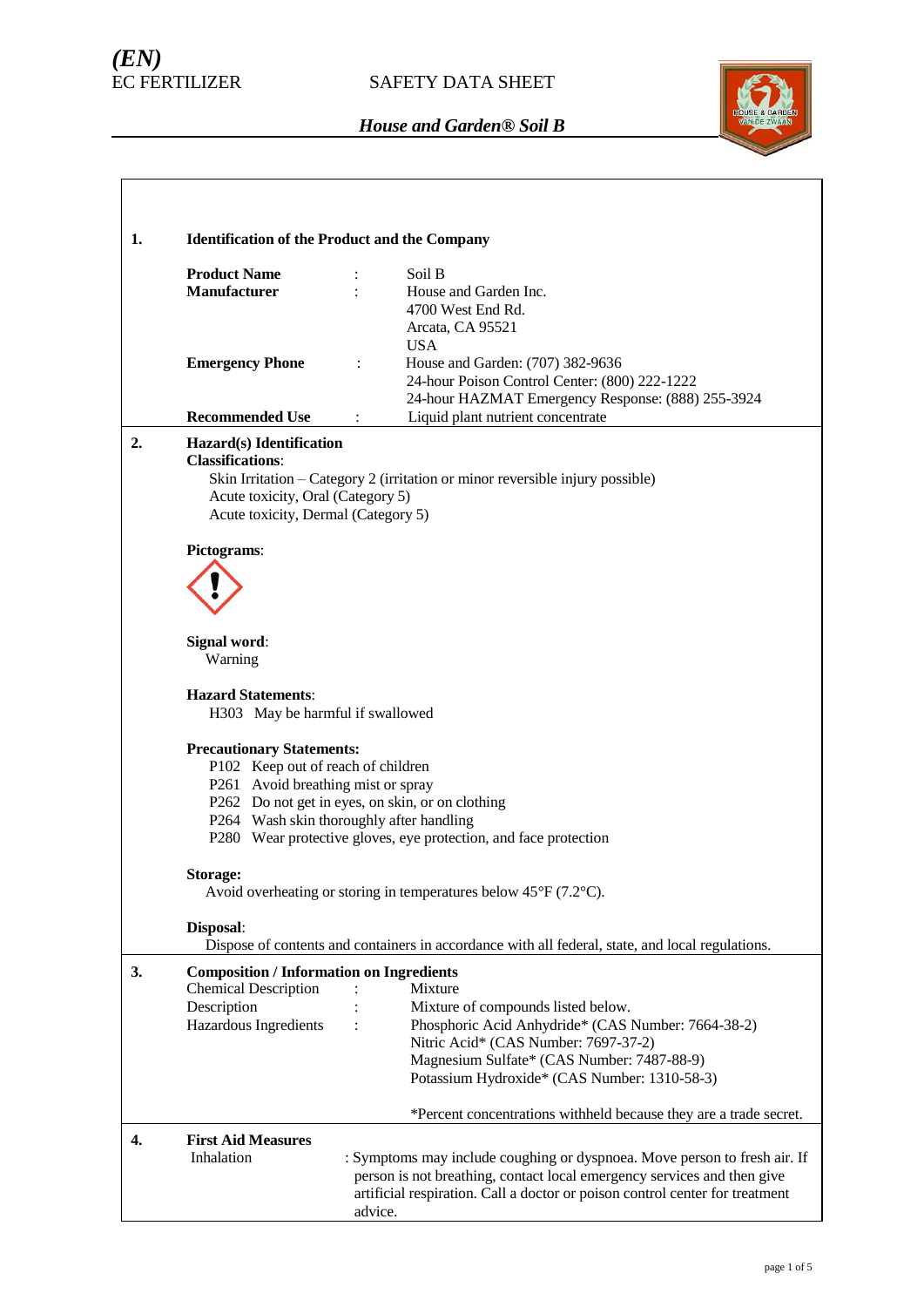SAFETY DATA SHEET



| : Symptoms may include skin irritation. Remove contaminated clothing,<br>thoroughly wash exposed area with water and soap for 15 minutes. Call a<br>doctor or poison control center for treatment advice if symptoms persist.                                                                                           |
|-------------------------------------------------------------------------------------------------------------------------------------------------------------------------------------------------------------------------------------------------------------------------------------------------------------------------|
| : Irritant. Hold eye open and rinse gently with water for at least 15 minutes,<br>ensuring to flush underneath the eyelids. Call a doctor or poison control<br>center for treatment advice.                                                                                                                             |
| : Gastro-intestinal irritant. Call a doctor or poison control center for<br>immediate treatment advice. Have person sip a glass of water if able to<br>swallow. Do not induce vomiting unless advised to do so by a medical<br>professional. Do not give anything by mouth to an unconscious person.                    |
| : Water, wash facilities                                                                                                                                                                                                                                                                                                |
| <b>Fire Fighting Measures</b>                                                                                                                                                                                                                                                                                           |
| : The product itself is not combustible; in case of fire in its immediate<br>environment, preferred extinguishing media are water spray, foam, $CO2$ ,<br>dry ice.                                                                                                                                                      |
|                                                                                                                                                                                                                                                                                                                         |
| : Water jet.<br>Hazards from combustion<br>: Decomposes on heating. Combustion can produce toxic fumes and<br>irritating nitrate gases.                                                                                                                                                                                 |
| : In case of fire, wear a self-contained breathing apparatus and eye<br>protection.                                                                                                                                                                                                                                     |
| <b>Accidental Release Measures</b>                                                                                                                                                                                                                                                                                      |
| : Ensure adequate ventilation. Wear safety glasses and appropriate gloves.<br>Chemical-resistant gloves are needed for the sustained contact.<br>Disposable nitrile gloves are adequate for incidental contact (rinse hands<br>after removing gloves). Prevent product from entering sewer drains or<br>surface waters. |
| : Avoid contact with skin and eyes.                                                                                                                                                                                                                                                                                     |
| : Stop the source of the spill. Control the spill using floor dry, absorbent<br>materials booms/socks, or towels. Clean up the spill using absorbent.                                                                                                                                                                   |
| Disposal subject to all applicable federal, state, and local regulations.                                                                                                                                                                                                                                               |
|                                                                                                                                                                                                                                                                                                                         |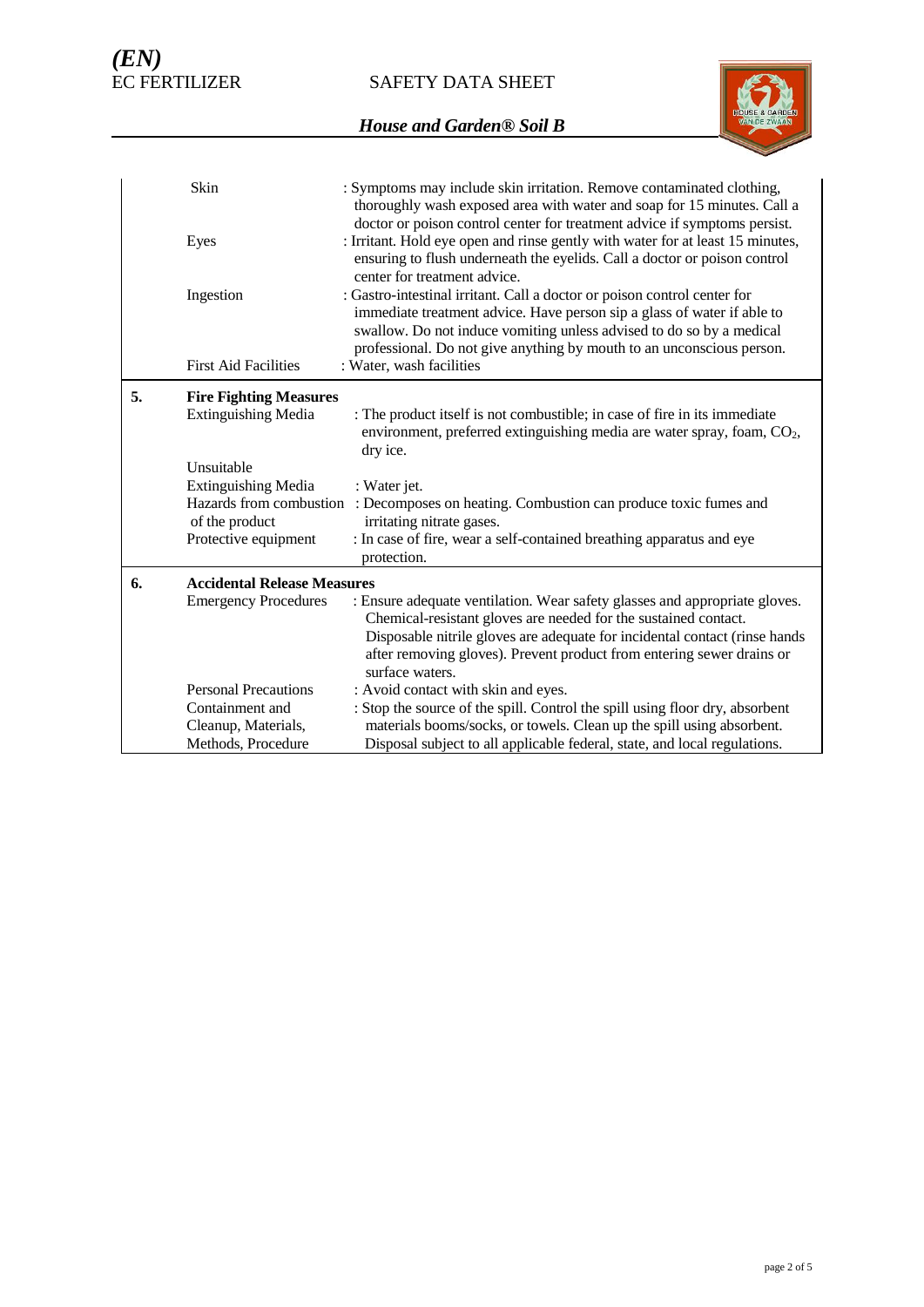

| 7.                                                                                                                                                                                                                                                                                                                                                                                                                                                              | <b>Handling &amp; Storage</b>                                                                                                                                                                                                                                                                                                                                                                                    |                                                                                                                                                                                                                                                                                                      |                |                 |              |                                |
|-----------------------------------------------------------------------------------------------------------------------------------------------------------------------------------------------------------------------------------------------------------------------------------------------------------------------------------------------------------------------------------------------------------------------------------------------------------------|------------------------------------------------------------------------------------------------------------------------------------------------------------------------------------------------------------------------------------------------------------------------------------------------------------------------------------------------------------------------------------------------------------------|------------------------------------------------------------------------------------------------------------------------------------------------------------------------------------------------------------------------------------------------------------------------------------------------------|----------------|-----------------|--------------|--------------------------------|
|                                                                                                                                                                                                                                                                                                                                                                                                                                                                 | Handling:<br>Keep out of reach of children. Not for internal use. Avoid contact with skin and eyes. Irritates the skin,<br>mucous membranes, eyes and gullet. Wear suitable protective clothing.<br>In case of contact with skin or eyes, wash immediately with plenty of water.<br>Technical precautions: safety shower and eye shower stations.<br>Store at a temperature between 7 and 30 degrees Centigrade. |                                                                                                                                                                                                                                                                                                      |                |                 |              |                                |
|                                                                                                                                                                                                                                                                                                                                                                                                                                                                 | Storage:                                                                                                                                                                                                                                                                                                                                                                                                         | Storage conditions: Take all necessary precautions to prevent contamination in case of damaged<br>containers. Store the containers on drip trays or barrier material to prevent product from being<br>discharged to the sewer or surface water. Avoid rough handling to ensure structural integrity. |                |                 |              |                                |
| 8.                                                                                                                                                                                                                                                                                                                                                                                                                                                              |                                                                                                                                                                                                                                                                                                                                                                                                                  | <b>Exposure Control/Personal Protection</b>                                                                                                                                                                                                                                                          |                |                 |              |                                |
| Exposure and                                                                                                                                                                                                                                                                                                                                                                                                                                                    |                                                                                                                                                                                                                                                                                                                                                                                                                  |                                                                                                                                                                                                                                                                                                      |                | <b>OSHA PEL</b> |              | <b>ACGIH TLV</b>               |
|                                                                                                                                                                                                                                                                                                                                                                                                                                                                 | <b>Threshold Limits</b>                                                                                                                                                                                                                                                                                                                                                                                          |                                                                                                                                                                                                                                                                                                      | ppm            | $mg/m^3$        |              | TWA $(mg/m^3)$ STEL $(mg/m^3)$ |
|                                                                                                                                                                                                                                                                                                                                                                                                                                                                 |                                                                                                                                                                                                                                                                                                                                                                                                                  | Potassium Hydroxide                                                                                                                                                                                                                                                                                  | n/a            | n/a             | n/a          | 2                              |
|                                                                                                                                                                                                                                                                                                                                                                                                                                                                 |                                                                                                                                                                                                                                                                                                                                                                                                                  | Nitric Acid                                                                                                                                                                                                                                                                                          | $\overline{2}$ | 5               | 2            | 4                              |
|                                                                                                                                                                                                                                                                                                                                                                                                                                                                 |                                                                                                                                                                                                                                                                                                                                                                                                                  | Phosphoric Acid Anhydride                                                                                                                                                                                                                                                                            | n/a            | 1               | $\mathbf{1}$ | 3                              |
|                                                                                                                                                                                                                                                                                                                                                                                                                                                                 |                                                                                                                                                                                                                                                                                                                                                                                                                  | Magnesium Sulfate                                                                                                                                                                                                                                                                                    | n/a            | n/a             | n/a          | n/a                            |
| <b>OSHA PEL:</b> Occupation Safety and Health Administration Permissible Exposure Limits<br>ACGIH TLV: American Conference of Governmental Industrial Hygienists threshold limit value<br>TWA: Time-weighted Average (for a conventional 8-hour workday)<br>STEL: Short Term Exposure Limit (a 15-minute, time-weighted average concentration to which workers may<br>be exposed up to four times per day with at least 60 minutes between successive exposure) |                                                                                                                                                                                                                                                                                                                                                                                                                  |                                                                                                                                                                                                                                                                                                      |                |                 |              |                                |
|                                                                                                                                                                                                                                                                                                                                                                                                                                                                 | <b>Engineering Controls</b>                                                                                                                                                                                                                                                                                                                                                                                      | : Access to running water and an eye wash station.                                                                                                                                                                                                                                                   |                |                 |              |                                |
|                                                                                                                                                                                                                                                                                                                                                                                                                                                                 | Personal Protective Equipment:<br>Skin                                                                                                                                                                                                                                                                                                                                                                           | : Wear nitrile gloves when working with the product in case of incidental exposure.<br>Promptly remove contaminated clothing and rinse skin for 15 minutes. Launder<br>clothing before re-use.                                                                                                       |                |                 |              |                                |
|                                                                                                                                                                                                                                                                                                                                                                                                                                                                 | Eyes                                                                                                                                                                                                                                                                                                                                                                                                             | : Wear safety glasses or goggles when working with this product in case of<br>accidental splash or mist. Ensure an eye-wash station is near work area.                                                                                                                                               |                |                 |              |                                |
|                                                                                                                                                                                                                                                                                                                                                                                                                                                                 | Respiratory                                                                                                                                                                                                                                                                                                                                                                                                      | : No special safety equipment needed. Avoid inhaling mists or fumes by using                                                                                                                                                                                                                         |                |                 |              |                                |
|                                                                                                                                                                                                                                                                                                                                                                                                                                                                 |                                                                                                                                                                                                                                                                                                                                                                                                                  | appropriate handling methods.                                                                                                                                                                                                                                                                        |                |                 |              |                                |
| 9.                                                                                                                                                                                                                                                                                                                                                                                                                                                              | <b>Physical &amp; Chemical Properties</b>                                                                                                                                                                                                                                                                                                                                                                        |                                                                                                                                                                                                                                                                                                      |                |                 |              |                                |
|                                                                                                                                                                                                                                                                                                                                                                                                                                                                 | Appearance                                                                                                                                                                                                                                                                                                                                                                                                       | : Clear fluid                                                                                                                                                                                                                                                                                        |                |                 |              |                                |
|                                                                                                                                                                                                                                                                                                                                                                                                                                                                 | Upper flammability limit                                                                                                                                                                                                                                                                                                                                                                                         | : Unavailable                                                                                                                                                                                                                                                                                        |                |                 |              |                                |
|                                                                                                                                                                                                                                                                                                                                                                                                                                                                 |                                                                                                                                                                                                                                                                                                                                                                                                                  | Lower flammability limit : Unavailable                                                                                                                                                                                                                                                               |                |                 |              |                                |
|                                                                                                                                                                                                                                                                                                                                                                                                                                                                 | Odor                                                                                                                                                                                                                                                                                                                                                                                                             | : Odorless.                                                                                                                                                                                                                                                                                          |                |                 |              |                                |
|                                                                                                                                                                                                                                                                                                                                                                                                                                                                 | Vapor Pressure                                                                                                                                                                                                                                                                                                                                                                                                   | : Unavailable                                                                                                                                                                                                                                                                                        |                |                 |              |                                |
|                                                                                                                                                                                                                                                                                                                                                                                                                                                                 | Odor Threshold                                                                                                                                                                                                                                                                                                                                                                                                   | : Unavailable                                                                                                                                                                                                                                                                                        |                |                 |              |                                |
|                                                                                                                                                                                                                                                                                                                                                                                                                                                                 | Vapor Density                                                                                                                                                                                                                                                                                                                                                                                                    | : Unavailable                                                                                                                                                                                                                                                                                        |                |                 |              |                                |
|                                                                                                                                                                                                                                                                                                                                                                                                                                                                 | pH                                                                                                                                                                                                                                                                                                                                                                                                               | : 2.2                                                                                                                                                                                                                                                                                                |                |                 |              |                                |
|                                                                                                                                                                                                                                                                                                                                                                                                                                                                 | Density                                                                                                                                                                                                                                                                                                                                                                                                          | : 1.32 kg/L at $30^{\circ}$ C                                                                                                                                                                                                                                                                        |                |                 |              |                                |
|                                                                                                                                                                                                                                                                                                                                                                                                                                                                 | <b>Melting Point</b>                                                                                                                                                                                                                                                                                                                                                                                             | : Unavailable                                                                                                                                                                                                                                                                                        |                |                 |              |                                |
|                                                                                                                                                                                                                                                                                                                                                                                                                                                                 | Freezing Point                                                                                                                                                                                                                                                                                                                                                                                                   | : Unavailable                                                                                                                                                                                                                                                                                        |                |                 |              |                                |
|                                                                                                                                                                                                                                                                                                                                                                                                                                                                 | Solubility                                                                                                                                                                                                                                                                                                                                                                                                       | : Fully soluble                                                                                                                                                                                                                                                                                      |                |                 |              |                                |
|                                                                                                                                                                                                                                                                                                                                                                                                                                                                 | <b>Boiling Point</b>                                                                                                                                                                                                                                                                                                                                                                                             | : Unavailable                                                                                                                                                                                                                                                                                        |                |                 |              |                                |
|                                                                                                                                                                                                                                                                                                                                                                                                                                                                 | <b>Boiling Range</b>                                                                                                                                                                                                                                                                                                                                                                                             | : Unavailable                                                                                                                                                                                                                                                                                        |                |                 |              |                                |
|                                                                                                                                                                                                                                                                                                                                                                                                                                                                 | Crystallization temperature : $\langle 7^0C \rangle$                                                                                                                                                                                                                                                                                                                                                             |                                                                                                                                                                                                                                                                                                      |                |                 |              |                                |
|                                                                                                                                                                                                                                                                                                                                                                                                                                                                 | <b>Flash Point</b>                                                                                                                                                                                                                                                                                                                                                                                               | : Unavailable                                                                                                                                                                                                                                                                                        |                |                 |              |                                |
|                                                                                                                                                                                                                                                                                                                                                                                                                                                                 | <b>Evaporation Rate</b>                                                                                                                                                                                                                                                                                                                                                                                          | : Unavailable                                                                                                                                                                                                                                                                                        |                |                 |              |                                |
|                                                                                                                                                                                                                                                                                                                                                                                                                                                                 | Danger of Explosion                                                                                                                                                                                                                                                                                                                                                                                              | : None.                                                                                                                                                                                                                                                                                              |                |                 |              |                                |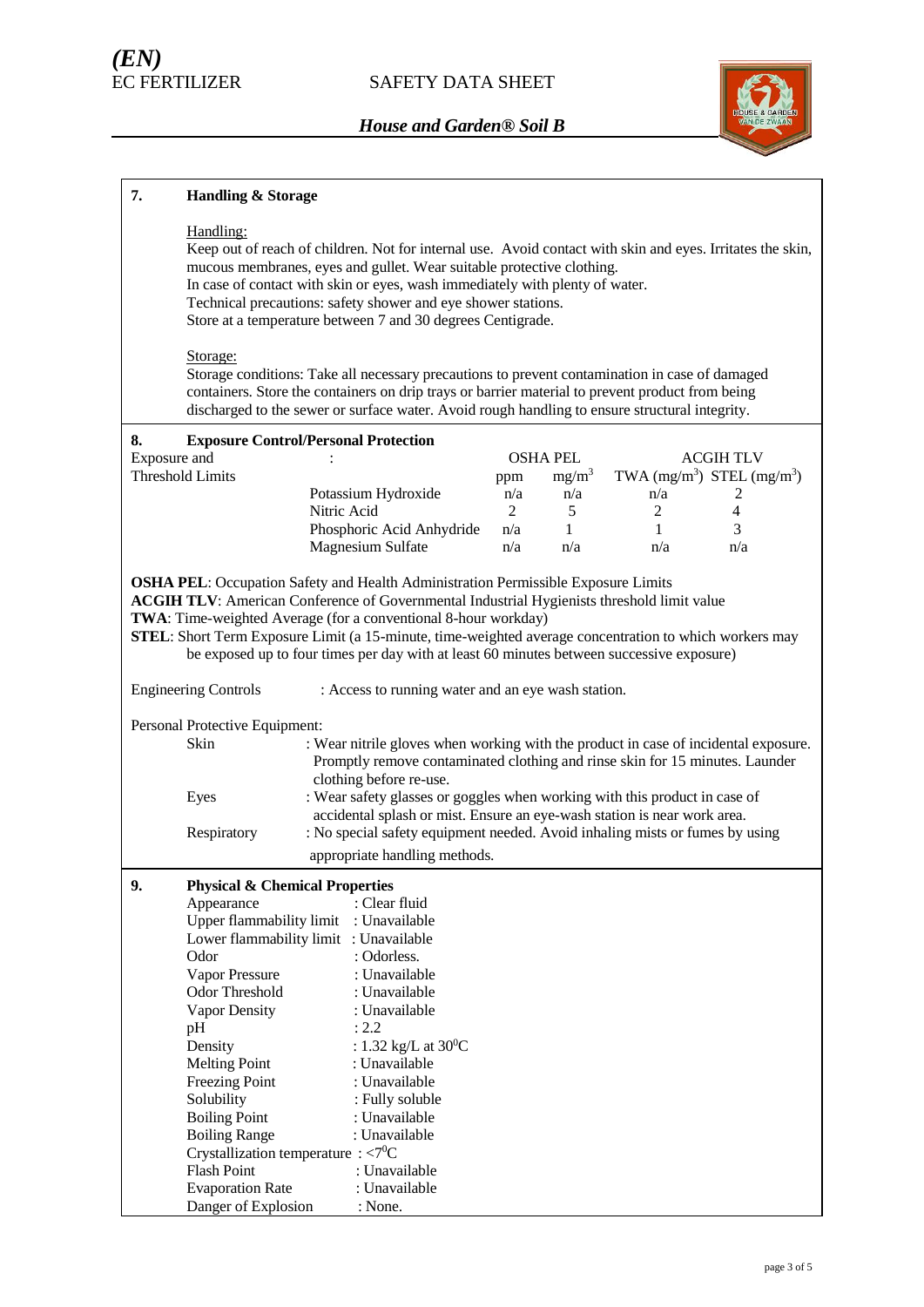

|     | Flammability                                               | : n/a                                                                                                                           |  |  |  |  |
|-----|------------------------------------------------------------|---------------------------------------------------------------------------------------------------------------------------------|--|--|--|--|
|     | Auto-ignition Temperature : Material is not self-igniting. |                                                                                                                                 |  |  |  |  |
|     |                                                            | Decomposition Temperature: Unavailable                                                                                          |  |  |  |  |
|     | Vapor Pressure                                             | : Unavailable                                                                                                                   |  |  |  |  |
|     | Viscosity                                                  | : Unavailable                                                                                                                   |  |  |  |  |
|     |                                                            | Partition Coefficient (n-octanol/water) : Unavailable                                                                           |  |  |  |  |
| 10. | <b>Stability &amp; Reactivity</b>                          |                                                                                                                                 |  |  |  |  |
|     |                                                            | Chemical Reactivity : No reactivity anticipated. Poses little or no immediate hazard.                                           |  |  |  |  |
|     | <b>Chemical Stability</b>                                  | : Stable under normal conditions of use and storage. No stabilizers needed.                                                     |  |  |  |  |
|     |                                                            | Color change is not indicative of any safety issues.                                                                            |  |  |  |  |
|     |                                                            | Conditions to Avoid: Do not expose to heat in excess of 200°C.                                                                  |  |  |  |  |
|     | Materials to Avoid                                         | : Metals and alkalis                                                                                                            |  |  |  |  |
|     | Suitable Materials                                         | : Plastics, PVC                                                                                                                 |  |  |  |  |
| 11. |                                                            |                                                                                                                                 |  |  |  |  |
|     | <b>Toxicological Information</b>                           |                                                                                                                                 |  |  |  |  |
|     | Routes of Entry                                            | : Eye, skin contact, inhalation, and ingestion.<br>: Immediate and delayed irritation, reddening in acute and chronic exposure. |  |  |  |  |
|     | Eyes<br>Skin                                               | : Immediate and delayed irritation. Long term exposure may cause skin                                                           |  |  |  |  |
|     |                                                            | degradation. Chronic exposure to be avoided.                                                                                    |  |  |  |  |
|     | Inhalation                                                 | : Fumes are not produced in standard environmental storage conditions. Fumes                                                    |  |  |  |  |
|     |                                                            | caused by fire contain nitrogen oxides, which are dangerous if inhaled, and                                                     |  |  |  |  |
|     |                                                            | can result in coughing, dyspnoea, drowsiness, unconsciousness, and death.                                                       |  |  |  |  |
|     | Ingestion                                                  | : Acute and chronic ingestion can result in abdominal pain, blue lips, blue                                                     |  |  |  |  |
|     |                                                            | fingernails, blue skin, convulsions, diarrhea, dizziness, burning sensations,                                                   |  |  |  |  |
|     |                                                            | vomiting, weakness, shock, collapse, and unconsciousness.                                                                       |  |  |  |  |
|     | LD50                                                       | : Unavailable                                                                                                                   |  |  |  |  |
|     | Carcinogenic                                               | : None of the mixture ingredients are listed on the National Toxicology Program                                                 |  |  |  |  |
|     | Properties                                                 | Report on Carcinogens or on the International Agency for Research on Cancer                                                     |  |  |  |  |
|     |                                                            | Monographs.                                                                                                                     |  |  |  |  |
|     |                                                            |                                                                                                                                 |  |  |  |  |
| 12. | <b>Ecological Information</b>                              |                                                                                                                                 |  |  |  |  |
|     | Ecotoxicity                                                | : There is no data specific to this product. It is potentially toxic the organisms in                                           |  |  |  |  |
|     |                                                            | its concentrated form.                                                                                                          |  |  |  |  |
|     | Persistence and                                            | : Inherently biodegradable. Non-persistent.                                                                                     |  |  |  |  |
|     | Degradability                                              |                                                                                                                                 |  |  |  |  |
|     | Mobility                                                   | : Mobile in aqueous solutions.                                                                                                  |  |  |  |  |
|     | Bioaccumulation                                            | : Chemicals will be held in vegetative material with no toxic effects to livestock or                                           |  |  |  |  |
|     | Potential                                                  | humans.                                                                                                                         |  |  |  |  |
|     | Environmental                                              | : Do not release into surface waters. Contamination can cause algae blooms and                                                  |  |  |  |  |
|     | Protection                                                 | anoxic conditions, both of which are harmful to aquatic ecosystems.                                                             |  |  |  |  |
|     | Leaching                                                   | : Nitrates will leach into water table.                                                                                         |  |  |  |  |
|     |                                                            |                                                                                                                                 |  |  |  |  |
|     |                                                            |                                                                                                                                 |  |  |  |  |